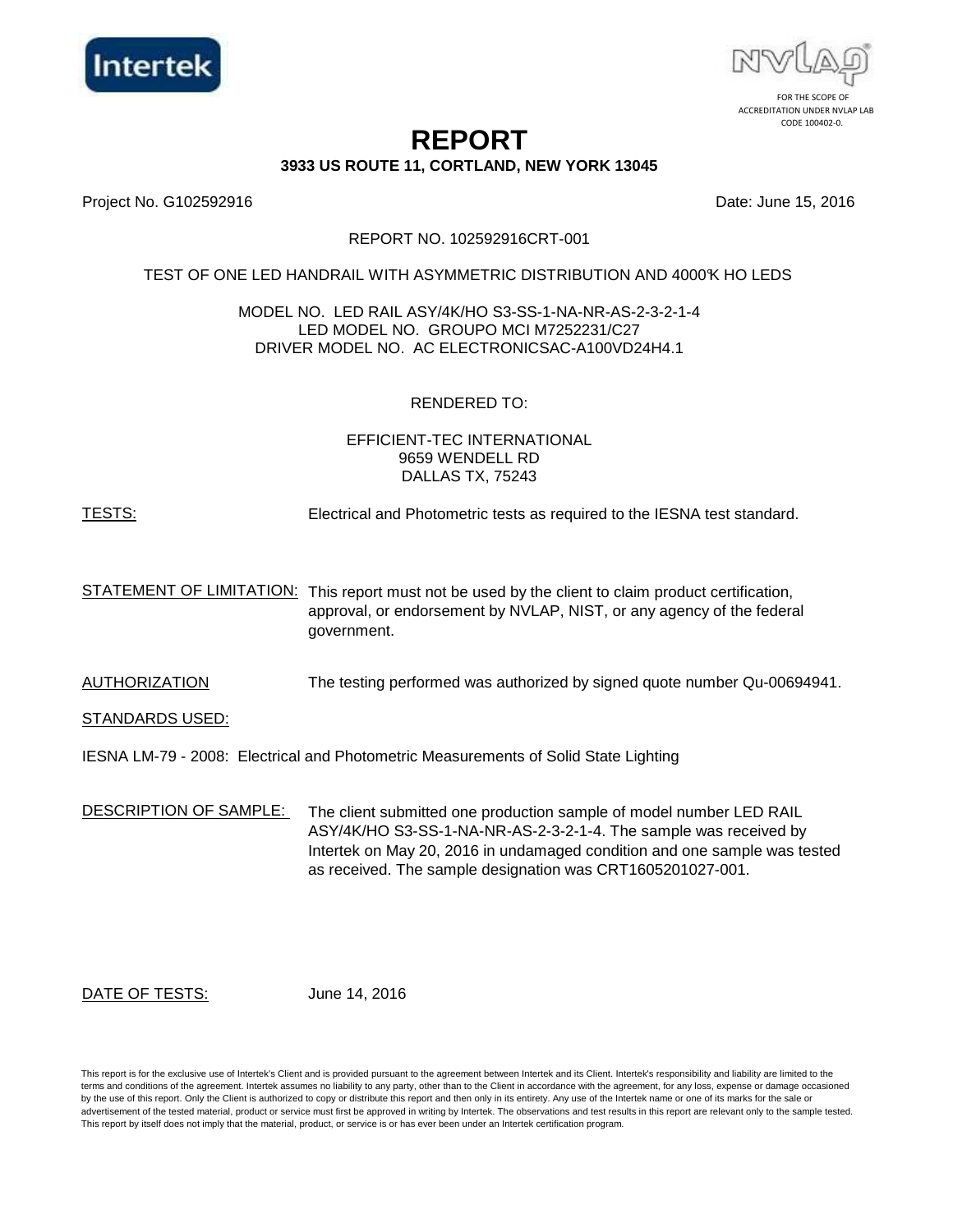

# SUMMARY:

#### DESCRIPTION: LED Handrail with asymmetric distribution and 4000K HO LEDs MODEL NO. LED RAIL ASY/4K/HO S3-SS-1-NA-NR-AS-2-3-2-1-4

| Criteria              | <b>Results</b> |  |
|-----------------------|----------------|--|
| Light Output (Lumens) | 469.5          |  |
| Total Power (W)       | 18.26          |  |
| Lumen Efficacy (Lm/W) | 25.7           |  |
| Power Factor ()       | 0.983          |  |

# EQUIPMENT LIST

| <b>Equipment Used</b>                          | Model No.       | Control No.       | Last Cal.  | Cal. Due   |
|------------------------------------------------|-----------------|-------------------|------------|------------|
| <b>LSI High Speed Mirror Goniometer</b>        | 6440            |                   | 6/2/2016   | 7/2/2016   |
| <b>Elgar AC Power Supply</b>                   | CW1251          |                   | VBU        | VBU        |
| Sorenson DC Power Supply                       | XG 150-10       | $---$             | VBU        | VBU        |
| Yokogawa Power Analyzer                        | WT210           | E464              | 5/2/2016   | 5/2/2017   |
| Omega Thermometer                              | <b>DPi8-C24</b> | M263              | 5/2/2016   | 5/2/2017   |
| M-D Building Products Digital Level            | Smart Tool      | L <sub>112</sub>  | 4/8/2016   | 4/8/2017   |
| <b>NIST Luminous Intensity Standard Source</b> | <b>NBS10322</b> | N <sub>1427</sub> | 12/12/2014 | 12/12/2016 |
| <b>NIST Luminous Intensity Standard Source</b> | <b>NBS10215</b> | N <sub>1432</sub> | 12/12/2014 | 12/12/2016 |
| <b>NIST Luminous Intensity Standard Source</b> | 960629-3        | N <sub>1428</sub> | 12/12/2014 | 12/12/2016 |
| <b>NIST Luminous Flux Standard Source</b>      | <b>NBS10428</b> | N <sub>1424</sub> | 12/17/2014 | 12/17/2016 |

# TEST METHODS:

Seasoning in Sample Orientation – LED Products No seasoning was performed in accordance with IESNA LM-79.

#### Photometric and Electrical measurements – Distribution Method

A LSI Type C High Speed Model 6440 Mirror Goniometer was used to measure the intensity (candelas) at each angle of distribution for the SSL sample.

Ambient temperature was measured equal to the height of the sample mounted on the goniometer equipment. The SSL sample was operated on the client provided driver at rated input volts in its designated orientation. The SSL sample was allowed to stabilize for at least thirty minutes before measurements were made. Stabilization procedures to LM-79 were followed. Electrical measurements including voltage, current, and power were measured using a power analyzer.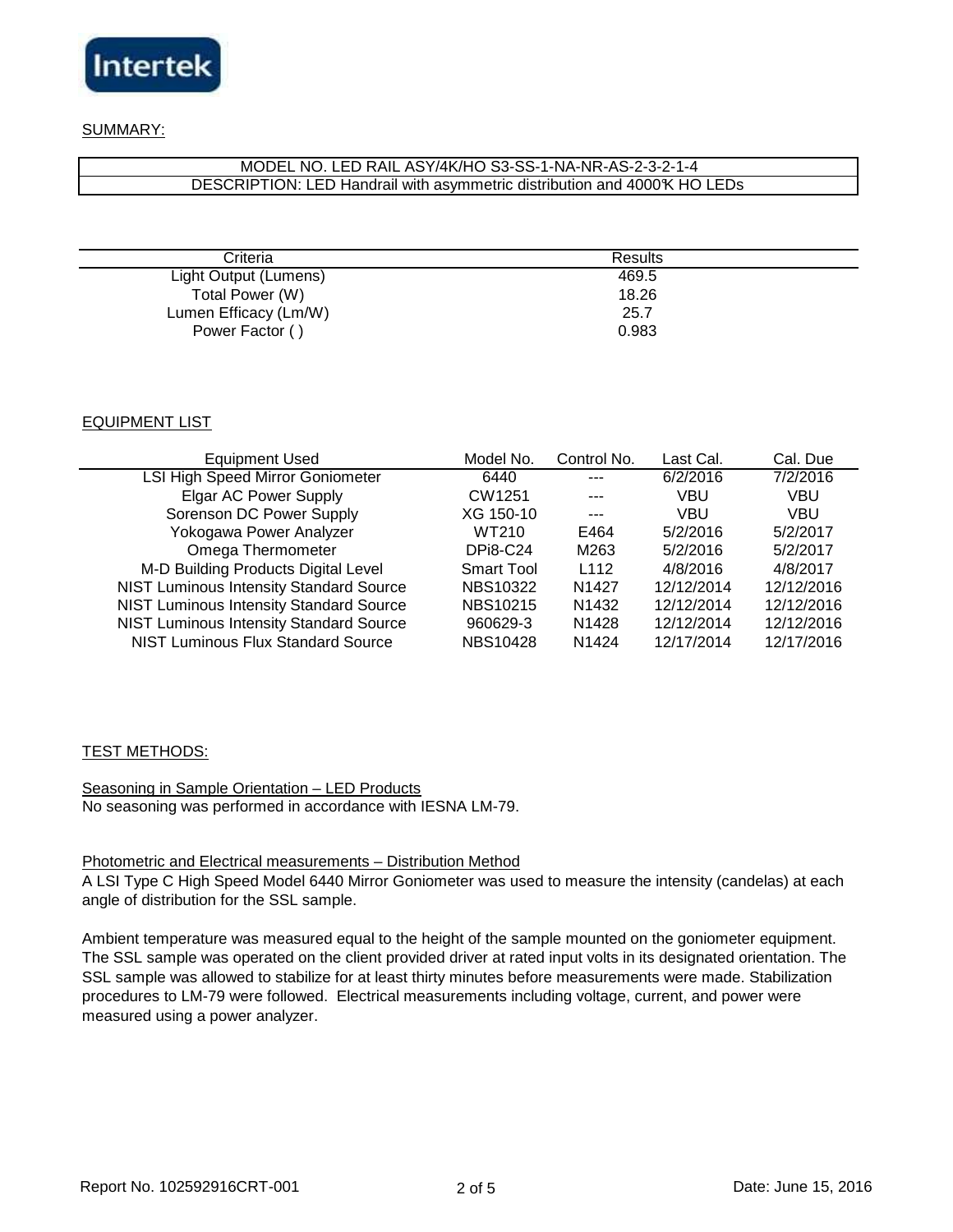

# RESULTS:

Photometric and Electrical Measurements at Ambient Temperature (25°C +/- 1°C) – Distribution Method

|                      | Base        | Input<br>Voltage | Input<br>Current | Input<br>Power | Input<br>Power | ∟ight<br>Output | -umen<br>Efficacy |
|----------------------|-------------|------------------|------------------|----------------|----------------|-----------------|-------------------|
| Intertek Control No. | Orientation | 'VAC)            | (mA)             | (W)            | Factor (       | (Lumens)        | (lm/W)            |
| CRT1605201027-001    | Base Up     | 120.06           | 154.8            | 18.26          | 0.983          | 469.5           | 25.7              |

# Intensity (Candlepower) Summary at 25°C - Candelas

| Angle | 0   | 22.5 | 45  | 67.5 | 90 |
|-------|-----|------|-----|------|----|
| 0     | 67  | 67   | 67  | 67   | 67 |
| 5     | 86  | 84   | 80  | 74   | 68 |
| 10    | 121 | 120  | 104 | 83   | 68 |
| 15    | 169 | 159  | 134 | 95   | 67 |
| 20    | 218 | 201  | 164 | 108  | 66 |
| 25    | 253 | 240  | 194 | 120  | 64 |
| 30    | 273 | 260  | 222 | 134  | 62 |
| 35    | 278 | 269  | 237 | 148  | 60 |
| 40    | 278 | 267  | 241 | 158  | 57 |
| 45    | 274 | 264  | 235 | 165  | 53 |
| 50    | 265 | 256  | 225 | 161  | 49 |
| 55    | 243 | 236  | 213 | 154  | 44 |
| 60    | 209 | 208  | 190 | 134  | 38 |
| 65    | 160 | 164  | 164 | 116  | 30 |
| 70    | 106 | 112  | 124 | 92   | 22 |
| 75    | 62  | 66   | 79  | 64   | 14 |
| 80    | 39  | 40   | 44  | 38   | 8  |
| 85    | 28  | 27   | 25  | 20   | 3  |
| 90    | 21  | 19   | 15  | 8    | 0  |
| 95    | 16  | 14   | 10  | 4    | 0  |
| 100   | 12  | 10   | 6   | 0    | 0  |
| 105   | 8   | 6    | 3   | 0    | 0  |
| 110   | 4   | 3    | 0   | 0    | 0  |
| 115   | 1   | 0    | 0   | 0    | 0  |

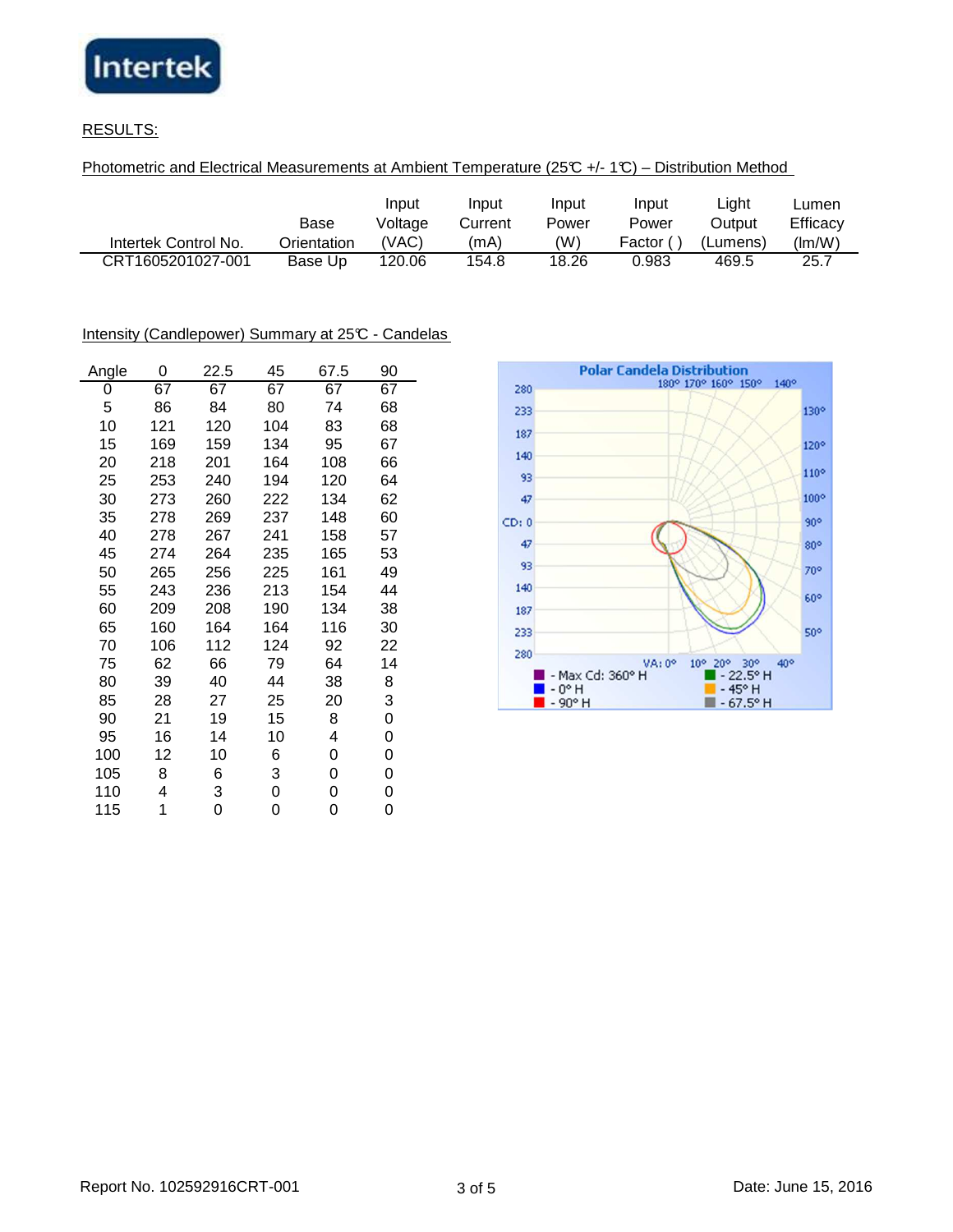

# RESULTS:

# **Illumination Plots**

| Center Beam fc     | Beam Width        |           |
|--------------------|-------------------|-----------|
| 266 fc             | $0.52$ ft         | $1.25$ ft |
| 66.6 fc            | 1.05 <sub>f</sub> | $2.50$ ft |
| 29.6 fc            | 1.57 ft           | $3.74$ ft |
| 16.7 <sub>fc</sub> | $2.09$ ft         | 4.99 ft   |
| 10.7 <sub>fc</sub> | $2.62$ ft         | $6.24$ ft |
| $7.40$ fc          | $3.14$ ft         | 7.49 ft   |
|                    |                   |           |

Mounting Height: 3ft

**Isoillumination Plot** 



| Zonal Lumen Summary and Percentages at 25°C |  |  |  |
|---------------------------------------------|--|--|--|
|                                             |  |  |  |

| Zone      | Lumens | % Luminaire | Zone      | Lumens | % Lumir |
|-----------|--------|-------------|-----------|--------|---------|
| $0 - 30$  | 83.9   | 17.9        | $0 - 10$  | 6.8    | 1.4     |
| $0 - 40$  | 160.5  | 34.2        | $10 - 20$ | 25.3   | 5.4     |
| $0 - 60$  | 342.8  | 73.0        | 20-30     | 51.8   | 11.0    |
| 60-90     | 119.8  | 25.5        | $30 - 40$ | 76.6   | 16.3    |
| $0 - 90$  | 462.6  | 98.5        | 40-50     | 91.0   | 19.4    |
| 90-180    | 6.9    | 1.5         | 50-60     | 91.2   | 19.4    |
| $0 - 180$ | 469.5  | 100.0       | 60-70     | 71.1   | 15.1    |
|           |        |             | -- --     | -- -   | - -     |

#### $\mathcal{Z}$   $\mathcal{Z}$   $\mathcal{Z}$  and  $\mathcal{Z}$  and Percentages at 25°C  $\mathcal{Z}$

| umens | % Luminaire | Zone      | Lumens | % Luminaire |
|-------|-------------|-----------|--------|-------------|
| 83.9  | 17.9        | $0 - 10$  | 6.8    | 1.4         |
| 160.5 | 34.2        | 10-20     | 25.3   | 5.4         |
| 342.8 | 73.0        | 20-30     | 51.8   | 11.0        |
| 119.8 | 25.5        | $30 - 40$ | 76.6   | 16.3        |
| 462.6 | 98.5        | 40-50     | 91.0   | 19.4        |
| 6.9   | 1.5         | 50-60     | 91.2   | 19.4        |
| 469.5 | 100.0       | 60-70     | 71.1   | 15.1        |
|       |             | 70-80     | 35.9   | 7.6         |
|       |             | 80-90     | 12.8   | 2.7         |
|       |             | 90-100    | 5.0    | 1.1         |
|       |             | 100-110   | 1.7    | 0.4         |
|       |             | 110-120   | 0.2    | 0.0         |
|       |             |           |        |             |